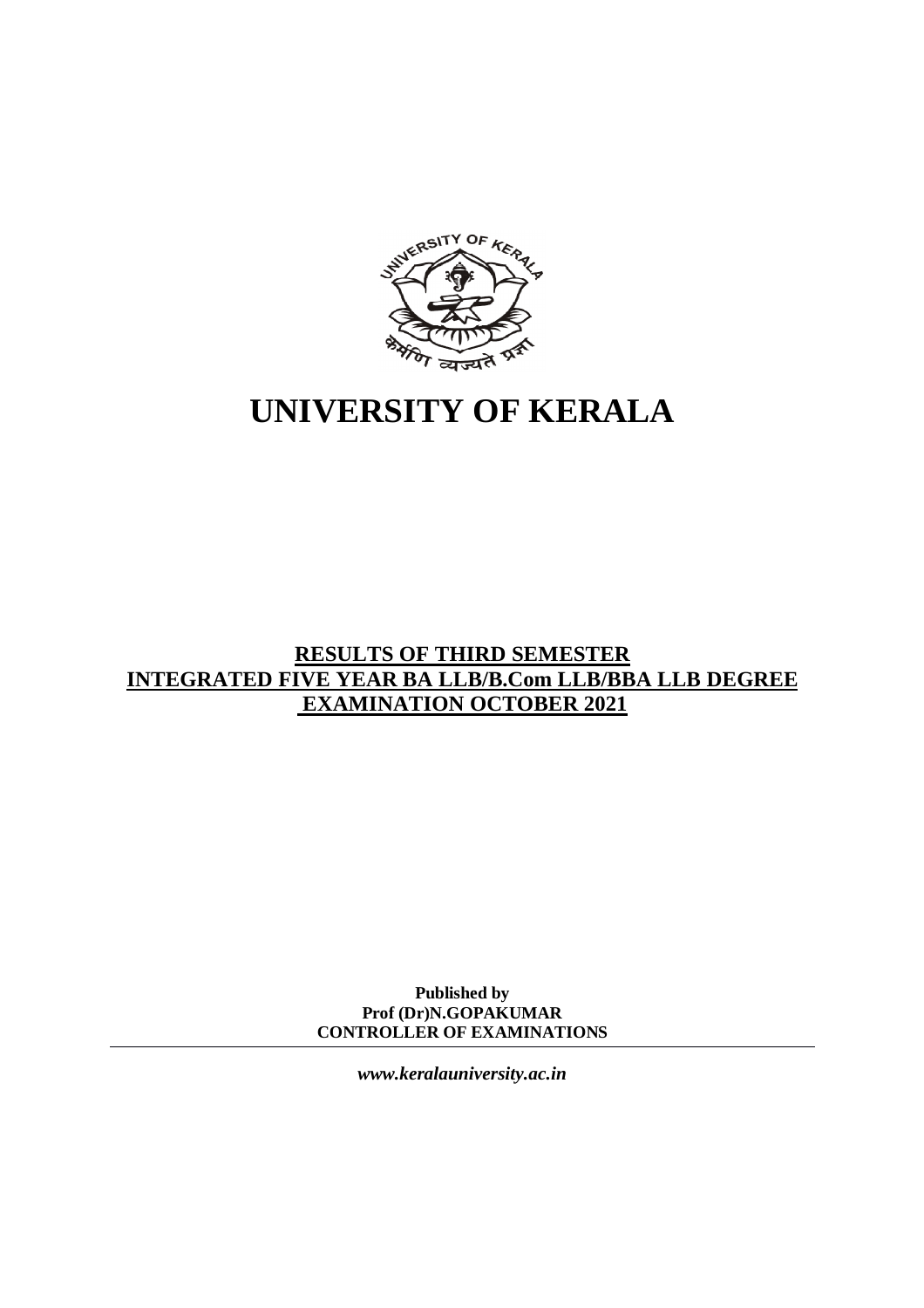### **NOT TO BE PUBLISHED BEFORE 10.06.2022**

# **UNIVERSITY OF KERALA**

## *Results of Third Semester Integrated Five Year B.A.L.L.B/Bcom LLB/BBA LLB Degree Examination October 2021*

- 1. The following are the provisional list of successful candidates in the Third semester Integrated Five year B.A. L.L.B/Bcom LLB/BBA LLB Degree Examination held in October 2021
- 2. The total mark secured by each successful candidate is shown against the candidate code.
- 3. Originals of the qualifying certificates shall be forwarded to the University for Verification of eligibility conditions. Mark list will not be issued to those whose fees are not yet remitted to the University.
- 4. The mark lists will not be issued to the candidates in respect of whom there are defects to be rectified and whose fees are due although their results have been provisionally released now.
- *5. Candidates who are applying for Revaluation/Scrutiny should submit application only through online on or before 21.06.2022 of conducting scrutiny of answer books at University office will be published through Press Release or Website for the information of the applicants.*
- 6. Candidates can make use of draft mark lists available in the university website for applying for revaluation and scrutiny.
- **7.** The results will be available on **[www.keralauniversity.ac.in](http://www.keralauniversity.ac.in)**

**University Buildings, Sd/- Dated -10.06.2022**

**Thiruvananthapuram Controller of Examinations**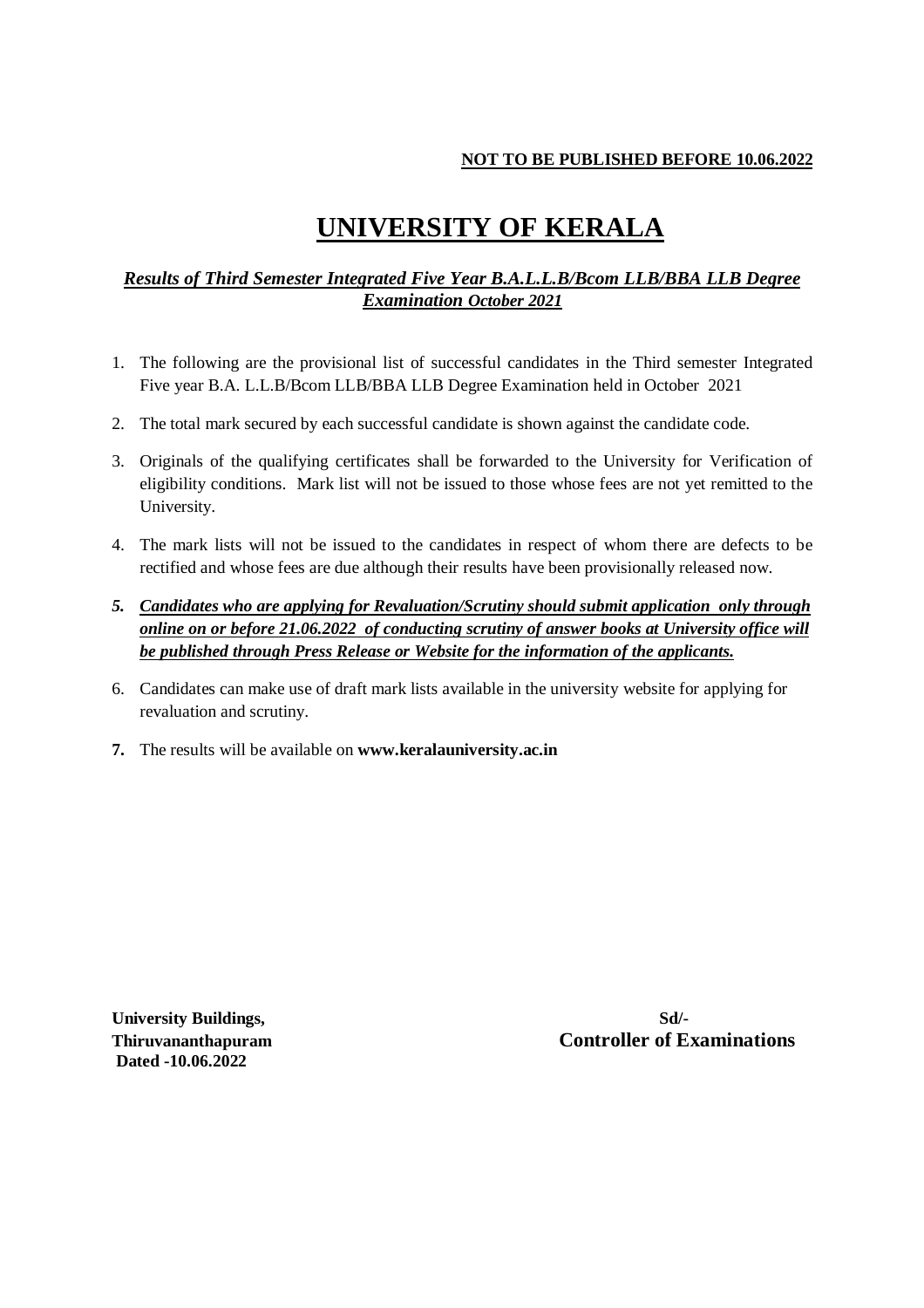# **UNIVERSITY OF KERALA SYNDICATE-IN-CIRCULATION**

The results of the Third Semester Examination, October 2021 of the Integrated (5 year) B.A L.L.B/B.Com L.L.B/BBA. L.L.B Degree course (Semester scheme) in affiliated Law colleges as declared by the Board of Examiners are given below

|                  |                                                                  | <b>No of Students</b> |                 |               |           |
|------------------|------------------------------------------------------------------|-----------------------|-----------------|---------------|-----------|
| <b>Exam Code</b> | Name of program                                                  | Registered            | <b>Appeared</b> | <b>Passed</b> | % of Pass |
| 47311309         | LLB-Integrated Five<br>year BALLB, Degree<br>Course(2011 Scheme) | 11                    | 5               | 2             | 40%       |
| 47313307         | LLB-Integrated Five<br>year BALLB, Degree<br>Course(2013 Scheme) | 775                   | 622             | 370           | 59.49%    |
| 47113307         | LLB-Integrated Five<br>year B.Com LLB, Degree<br>Course          | 431                   | 336             | 165           | 49.11%    |
| 47513307         | LLB-Integrated Five<br>year BBALLB, Degree<br>Course             | 342                   | 256             | 122           | 47.66%    |

**University Buildings, Solution State State State State State State State State State State State State State State State State State State State State State State State State State State State State State State State Stat Dated 10.06.2022**

**Thiruvananthapuram 1996 Controller of Examinations**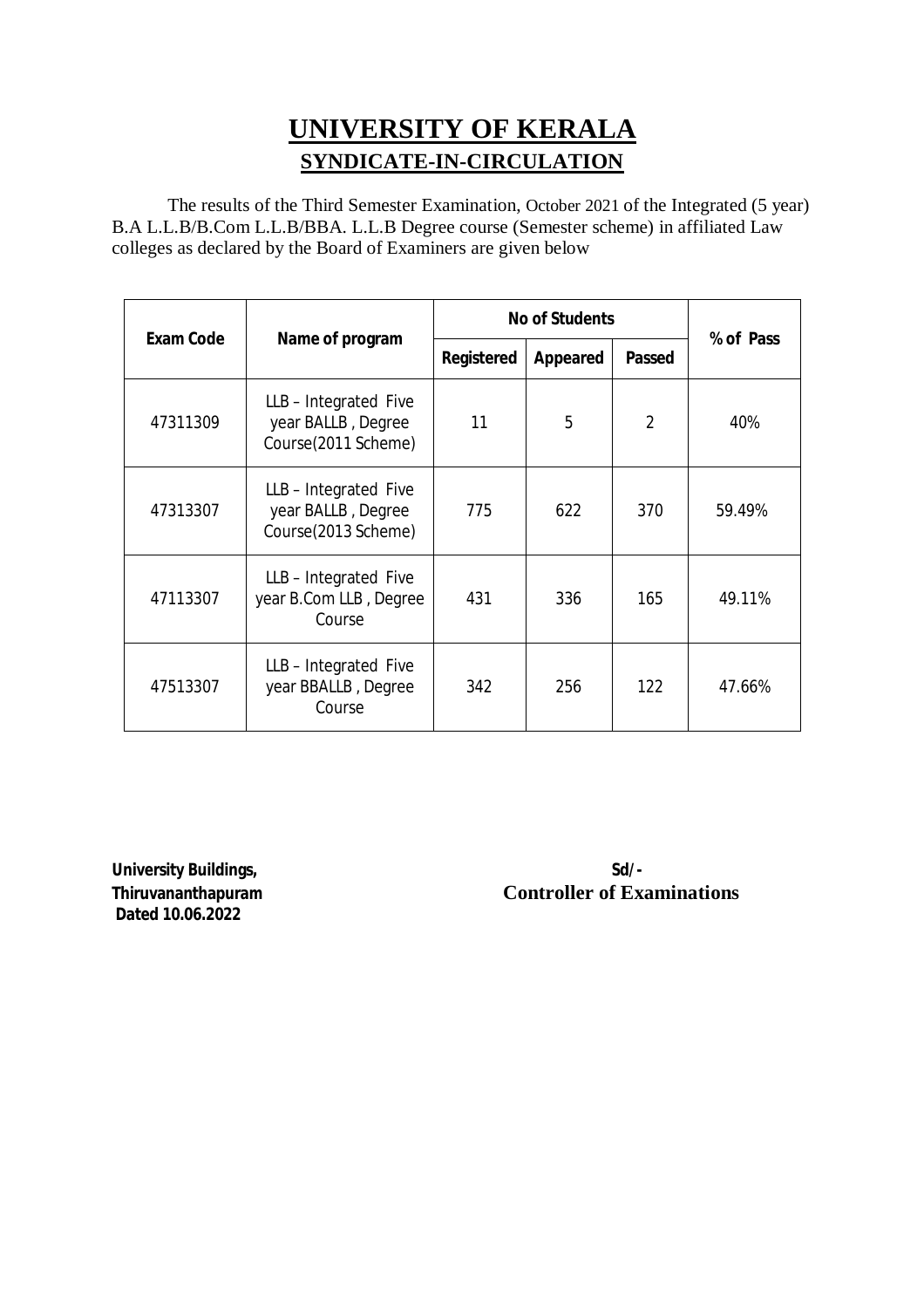#### **College Code : 550**

## **Govt. Law College, Thiruvananthapuram**

## **LL.B -Integrated Five Year B.A., LL.B Degree Course(473)**

| <b>Semester Pass</b> |                                             |          |              |                           |                   |          |                                    |              |          |                           |
|----------------------|---------------------------------------------|----------|--------------|---------------------------|-------------------|----------|------------------------------------|--------------|----------|---------------------------|
|                      | 47319550001(313) 004(332) 005(314) 006(334) |          |              |                           |                   |          |                                    |              | 008(361) |                           |
|                      | 011(332)                                    | 014(304) |              | 015(320)                  |                   | 018(345) |                                    | 019(371)     |          |                           |
|                      | 021(329)                                    | 023(344) |              | 024(312)                  |                   | 025(281) |                                    | 028(292)     |          |                           |
|                      | 029(290)                                    | 031(363) |              | 032(312)                  |                   | 033(305) |                                    | 034(323)     |          |                           |
|                      | 037(301)                                    | 040(301) |              | 041(310)                  |                   | 042(329) |                                    | 045(275)     |          |                           |
|                      | 047(291)                                    | 048(356) |              | 049(384)                  |                   | 050(334) |                                    | 051(361)     |          |                           |
|                      | 054(345)                                    | 055(335) |              | 060(343)                  |                   | 061(323) |                                    | 062(340)     |          |                           |
|                      | 065(326)                                    | 066(339) |              | 067(344)                  |                   | 068(350) |                                    | 069(307)     |          |                           |
|                      | 070(319)                                    | 071(355) |              | 072(300)                  |                   |          | 073(271)                           | 074(391)     |          |                           |
|                      | 075(278)                                    |          |              | 47318550019(291) 076(308) |                   |          | 47317550006(262)                   |              | 023(271) |                           |
|                      | 031(264)                                    |          |              |                           |                   |          |                                    |              |          |                           |
|                      | 049(272)                                    | 052(258) |              | 054(294)                  |                   |          | 056(287) 059(281)                  |              |          |                           |
|                      | 47316550028(278)                            |          |              |                           | 050(306) 055(328) |          |                                    |              |          | 077(300) 47315550014(281) |
|                      | 024(263)                                    |          |              |                           |                   |          | 029(283) 078(266) 47314550009(283) |              | 025(252) |                           |
|                      | 035(274)                                    |          |              |                           |                   |          |                                    |              |          |                           |
| Passed in Parts      |                                             |          |              |                           |                   |          |                                    |              |          |                           |
|                      | 47319550002(3)                              |          | 003(1,3,4,5) |                           | 007(1,2,3)        |          |                                    | 009(1,2,3,5) |          | 012(1,3)                  |
|                      | 017(1,4)                                    |          | 022(1,3,4)   |                           | 027(1) 030(1,3,5) |          |                                    | 036(3)       |          |                           |
|                      | 038(1,3,4)                                  |          | 043(1,2,3,4) |                           | 044(1,2,3)        |          |                                    | 046(1,4)     |          | 052(3)                    |
|                      | 053(1,3)                                    |          | 056(1,4)     |                           | 057(1,2,4,5)      |          |                                    | 058(1,3,4,5) |          | 059(2,3)                  |
|                      | 063(1,3,4)                                  |          | 064(1,2,3)   |                           | 47318550001(2)    |          |                                    | 006(3)       |          | 009(4,5)                  |
|                      | 075(1) 47317550001(5)                       |          |              |                           | 002(2,5)          |          |                                    | 033(3)       |          | 043(2,3,5)                |
|                      | 070(3) 47315550034(1)                       |          |              |                           |                   |          | 063(4,5) 47314550018(2)            |              |          |                           |
|                      | 13550060(2)                                 |          | 11550062(3)  |                           |                   |          |                                    |              |          |                           |

#### **College Code : 551**

## **The Kerala Law Academy Law College, Thiruvananthapuram**

### **LL.B -Integrated Five Year B.Com LL.B Degree Course(471)**

| 008(319)   |
|------------|
|            |
|            |
|            |
| 014(257)   |
| 028(297)   |
|            |
|            |
|            |
|            |
|            |
| 046(1)     |
| 058(1,2,3) |
| 035(1)     |
| 051(1)     |
|            |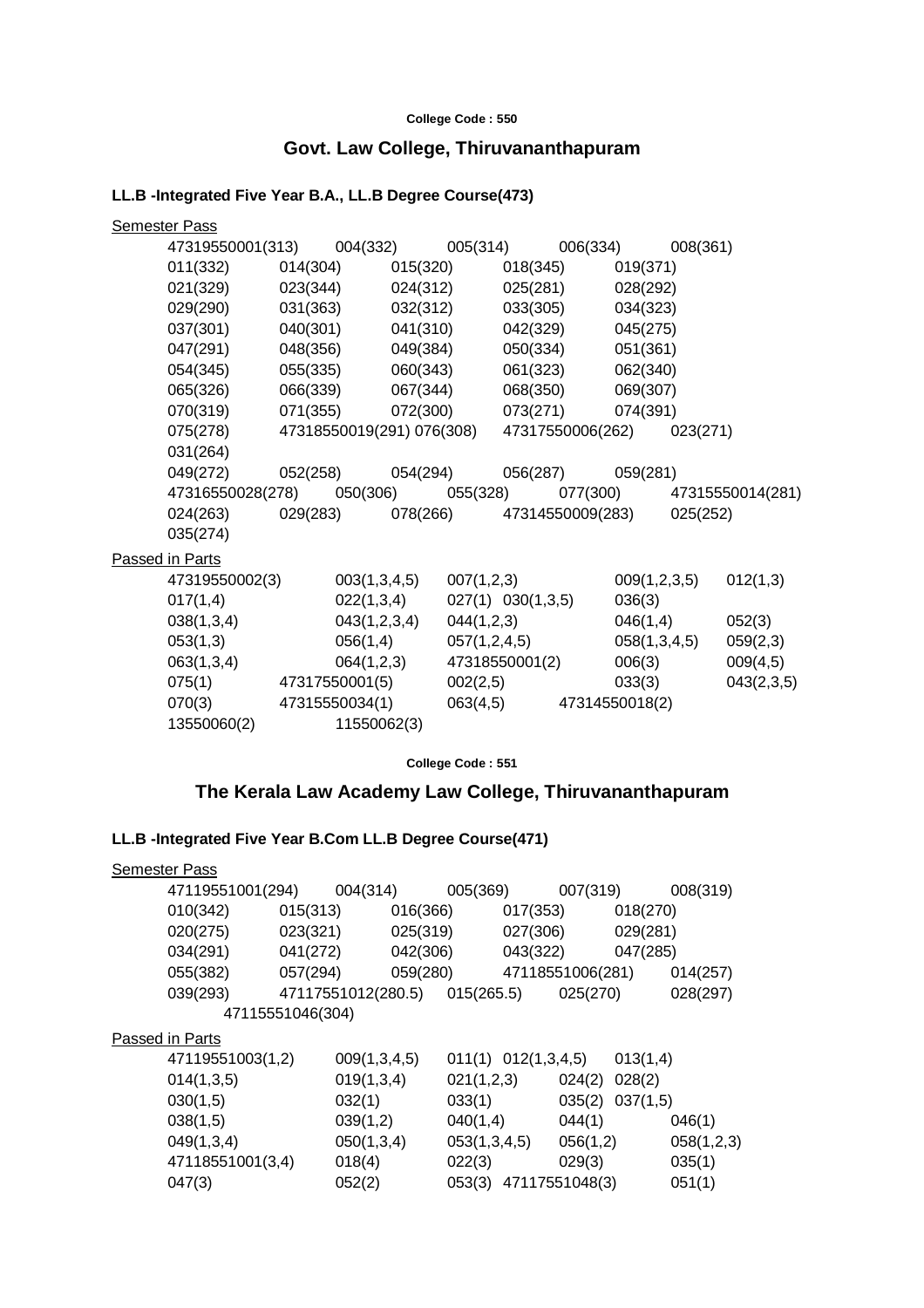| 47116551006(1) | 010(1,2)       | 034(2) | 049(2)   | 050(1,5)    |
|----------------|----------------|--------|----------|-------------|
| 47115551009(3) | 47114551015(1) |        | 019(2,3) | 13551021(1) |

## **LL.B -Integrated Five Year B.A., LL.B Degree Course(473)**

|     | <b>Semester Pass</b>    |            |            |                    |                  |                                    |            |                   |              |            |
|-----|-------------------------|------------|------------|--------------------|------------------|------------------------------------|------------|-------------------|--------------|------------|
|     | 47319551002(354)        |            | 003(306)   |                    | 004(344)         |                                    | 006(325)   |                   | 007(300)     |            |
|     | 009(289)                |            | 010(323)   |                    | 014(270)         |                                    | 017(301)   |                   | 018(376)     |            |
|     | 020(325)                |            | 021(325)   |                    | 022(367)         |                                    | 023(343)   |                   | 024(339)     |            |
|     | 028(304)                |            | 029(297)   |                    | 030(347)         |                                    | 031(293)   |                   | 036(319)     |            |
|     | 037(292)                |            | 038(302)   |                    | 039(311)         |                                    | 040(264)   |                   | 041(338)     |            |
|     | 042(325)                |            | 043(378)   |                    | 044(266)         |                                    | 045(278)   |                   | 046(305)     |            |
|     | 047(295)                |            | 049(362)   |                    | 051(277)         |                                    | 052(337)   |                   | 053(313)     |            |
|     | 054(277)                |            | 055(342)   |                    | 056(294)         |                                    | 057(259)   |                   | 058(286)     |            |
|     | 060(309)                |            | 061(311)   |                    | 062(340)         |                                    | 063(314)   |                   | 064(363)     |            |
|     | 065(322)                |            | 066(319)   |                    | 069(310)         |                                    | 070(273)   |                   | 071(283)     |            |
|     | 072(349)                |            | 073(339)   |                    | 074(308)         |                                    | 078(321)   |                   | 079(309)     |            |
|     | 081(348)                |            | 082(298)   |                    | 083(344)         |                                    | 084(323)   |                   | 087(315)     |            |
|     | 47318551005(290)        |            | 010(283)   |                    |                  | 019(286)                           |            | 023(288)          |              |            |
|     | 025(264)                |            | 028(307)   |                    |                  | 043(275)                           |            | 056(285)          |              |            |
|     | 061(281)                |            |            | 47317551012(266.5) |                  |                                    |            |                   |              |            |
|     | 020(276.5)              | 024(303.5) |            | 026(289)           |                  | 029(278.5)                         |            | 037(287.5)        |              |            |
|     | 057(266.5)              | 059(253.5) |            | 066(298.5)         |                  | 068(306.5)                         |            | 070(267)          |              |            |
|     | 073(285.5)              | 077(288)   |            |                    |                  | 47316551048(279.5)                 | 068(290.5) |                   |              |            |
|     | 47315551023(264)        |            |            |                    |                  |                                    |            |                   |              |            |
|     | 049(304)                |            |            |                    | 47314551044(267) |                                    |            | 13551020(256)     |              |            |
|     | Passed in Parts         |            |            |                    |                  |                                    |            |                   |              |            |
|     | 47319551001(2)          |            | 008(2,3)   |                    | 011(1)           |                                    | 012(1,2,4) |                   | 013(1,2,3,4) |            |
|     | 015(1)                  |            | 016(2,3,4) |                    | 019(1)           |                                    | 026(1,3,5) |                   | 027(1,5)     |            |
|     | 035(5)                  |            | 050(3,5)   |                    | 059(1,2,5)       |                                    | 068(2,3,4) |                   | 075(1,2,3)   |            |
|     | 076(1,2,3,5)            |            | 077(1,3)   |                    | 080(1,3,4)       |                                    |            | 47318551022(2,3)  |              | 055(3,4,5) |
|     | 060(1,3)                |            | 070(3,4)   |                    |                  | 47317551004(1)                     |            | $010(1)$ $055(1)$ |              |            |
|     | 075(2) 47315551003(1,5) |            |            |                    |                  | 13551063(1,2) 073(1) 12551004(3,4) |            |                   |              |            |
| R∆I |                         |            |            |                    |                  |                                    |            |                   |              |            |

#### <u>KAL</u>

47319551034 086

#### **College Code : 552**

# **N.S.S. Law College, Kottiyam**

## **LL.B -Integrated Five Year B.A., LL.B Degree Course(473)**

| <b>Semester Pass</b> |          |          |          |          |          |                  |          |          |
|----------------------|----------|----------|----------|----------|----------|------------------|----------|----------|
| 47319552001(328)     |          | 003(289) |          | 005(287) |          | 007(323)         |          | 011(303) |
| 012(316)             | 013(321) |          | 015(263) |          | 017(288) |                  | 018(277) |          |
| 019(342)             | 020(312) |          | 021(298) |          | 022(323) |                  | 023(286) |          |
| 026(354)             | 027(331) |          | 028(269) |          | 029(290) |                  | 030(316) |          |
| 033(325)             | 034(321) |          | 036(307) |          | 037(341) |                  | 039(285) |          |
| 040(280)             | 042(338) |          | 043(342) |          | 044(369) |                  | 045(364) |          |
| 047(359)             | 050(317) |          | 051(287) |          | 052(344) |                  | 054(333) |          |
| 056(308)             | 057(287) |          | 059(344) |          |          | 47318552007(282) |          | 026(299) |
| 028(284)             | 036(287) |          | 038(265) |          | 039(274) |                  | 040(266) |          |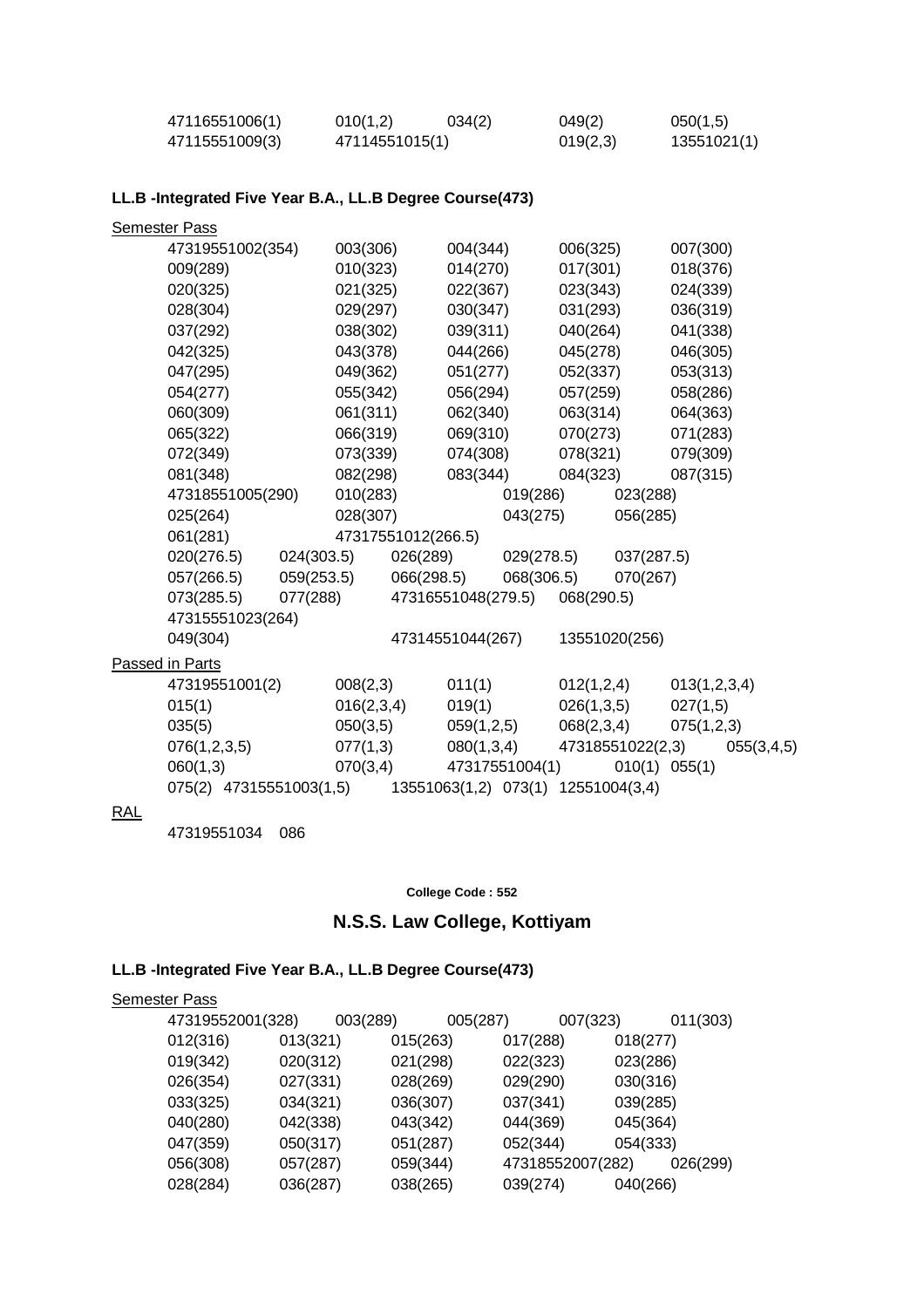| 050(276)        | 053(280)      |                     |                           | 47317552054(281)       |              |        | 47316552006(269)      |          |
|-----------------|---------------|---------------------|---------------------------|------------------------|--------------|--------|-----------------------|----------|
| 032(263)        | 047(266)      |                     |                           | 47315552025(274)       |              |        |                       |          |
| 050(266)        |               | 47314552006(290.21) |                           | 13552014(260) 022(289) |              |        |                       |          |
| Passed in Parts |               |                     |                           |                        |              |        |                       |          |
| 47319552002(2)  |               | 004(2)              |                           |                        | 006(1,2,3,4) |        | 008(1,3)              | 010(1,3) |
| 014(1,3,4)      |               | 016(1,2)            |                           |                        | 024(3)       |        | 025(3)                | 031(1)   |
| 032(1)          |               | 046(3)              |                           |                        | 048(1)       |        | 053(1,2,3,4)          | 058(1)   |
| 47319552060(2)  |               |                     | 47318552011(5)            |                        | 015(1,4)     |        | $032(4)$ $051(1)$     |          |
| 059(4)          |               | 47317552017(2)      |                           | 019(1,4)               |              | 042(4) | 47316552051(2,3)      |          |
| 053(3,4)        |               |                     | 058(3,4,5) 47315552032(3) |                        |              |        | 035(3) 47314552007(4) |          |
| 026(1,4)        | 13552007(1,4) |                     | 025(3)                    |                        |              |        |                       |          |

**College Code : 553**

#### **Sree Narayana Guru College of Legal Studies, Kollam**

#### **LL.B -Integrated Five Year B.Com LL.B Degree Course(471)**

| <b>Semester Pass</b> |                  |          |          |                  |          |
|----------------------|------------------|----------|----------|------------------|----------|
|                      | 47119553001(292) | 009(337) | 010(325) | 016(329)         | 018(319) |
| 019(338)             |                  | 021(361) | 024(316) | 025(331)         | 030(294) |
| 031(307)             |                  | 032(289) | 037(322) | 041(314)         | 046(305) |
| 050(318)             |                  | 055(275) | 057(272) |                  |          |
|                      | 47118553018(275) | 022(266) |          | 038(264)         | 040(279) |
| 042(287)             | 048(275)         | 050(294) |          | 47117553004(287) |          |
| 014(304)             |                  | 041(283) | 042(281) | 050(275)         |          |
|                      | 47116553001(275) | 003(274) |          | 030(268)         | 047(265) |
|                      |                  |          |          |                  |          |

#### Passed in Parts

| 47119553005(1,3,5) | 007(1,3,5)       | 008(1,3)   | 011(1,3)                | 012(1,2,3)     |
|--------------------|------------------|------------|-------------------------|----------------|
| 013(3)             | 014(1,3,5)       | 015(1,3)   | 020(1,3)                | 022(1,3,4,5)   |
| 023(1,2,3)         | 027(1,3)         | 029(1,2)   | 033(1,3)                | 038(1,3)       |
| 040(1)             | 042(1,2,3,4)     | 043(1)     | 044(1)                  | 048(1,2)       |
| 049(1)             | 051(1,3)         | 056(1,3,5) | 47118553025(3)          | 053(3)         |
| 056(2,3)           | 47117553026(2,5) |            | 044(5) 47116553010(1,2) | 47115553013(2) |

#### **LL.B -Integrated Five Year B.A., LL.B Degree Course(473)**

## Semester Pass 47319553001(311) 003(314) 004(303) 005(285) 006(328) 007(337) 010(290) 014(283) 015(351) 016(291) 017(362) 018(298) 020(324) 022(321) 023(296) 024(290) 025(315) 026(256) 028(338) 030(272) 031(290) 034(328) 035(333) 037(317) 039(301) 040(296) 041(307) 042(308) 043(319) 044(271) 045(271) 046(276) 049(308) 050(268) 052(299) 053(326) 055(278) 056(295) 057(290) 059(311) 47318553010(302) 011(319) 025(275) 043(294) 046(273) 050(292) 057(276) 47316553002(269) 014(294) 015(285) 016(287) 47315553049(270) 47314553050(298) 13553001(265) 004(255) 12553016(284)

Passed in Parts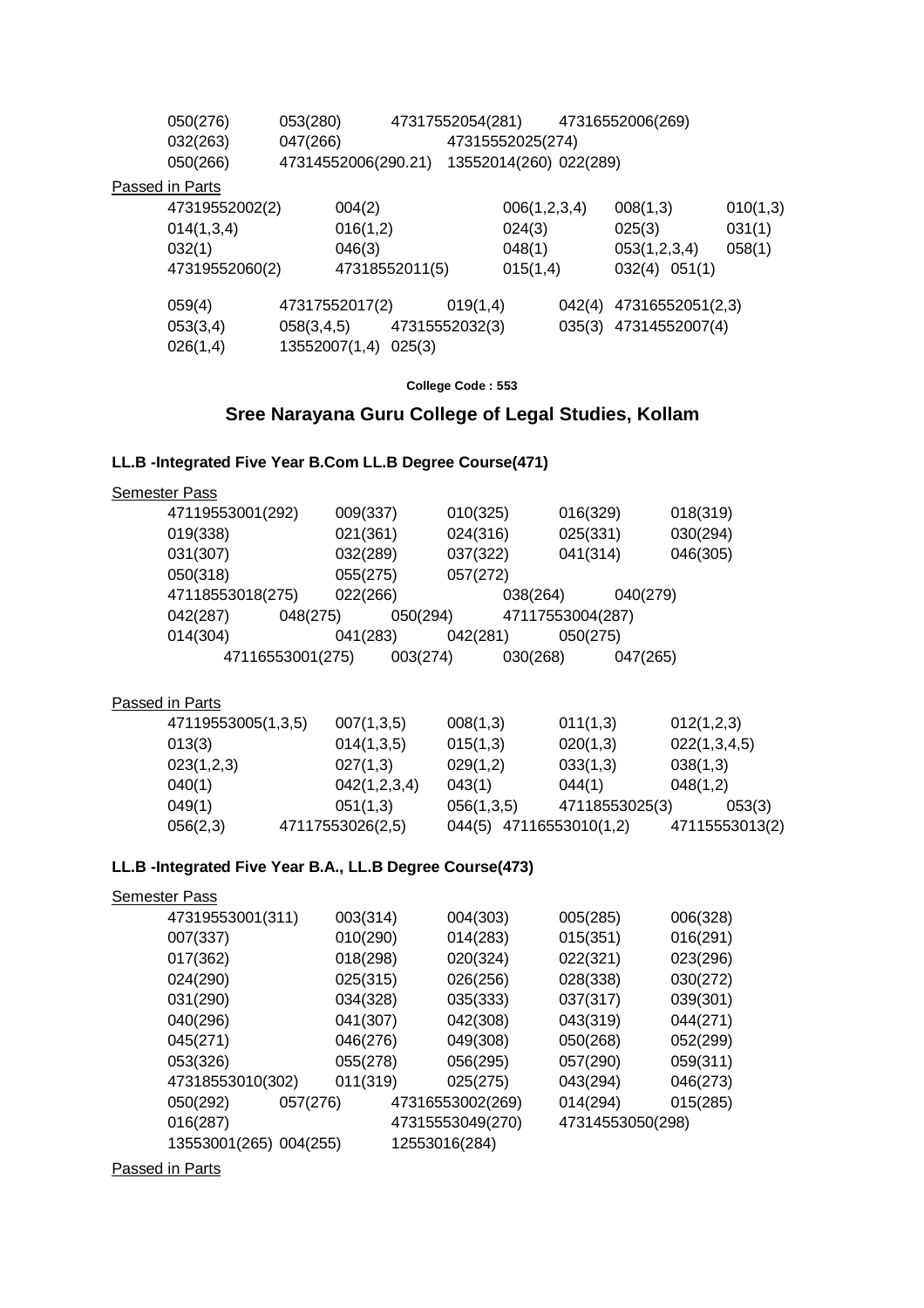| 47319553002(1,3) | 008(1,2,3)       | 011(1,2,3,4)     | 013(1,3)       | 019(1,2)   |
|------------------|------------------|------------------|----------------|------------|
| 021(1,3)         | 027(1,3,5)       | 029(3)           | 032(3)         | 033(1,2,3) |
| 036(2,3)         | 038(3)           | 048(1,3)         | 47318553012(1) | 018(1)     |
| 021(1,2)         | 031(5)           | 058(5)           | 47317553035(1) | 046(2)     |
| 057(4)           | 47316553008(1)   | 031(2,5)         | 033(3)         | 051(3)     |
| 052(2,3)         | 47315553007(1,3) | 022(3)           | 040(3)         | 051(3)     |
| 47314553010(2)   | 011(1,2)         | 039(1)<br>025(1) | 048(1)         |            |

## **LL.B -Integrated Five Year B.B.A LL.B Degree Course(475)**

| 006(309) | 008(282)   |                  |                                                  |                                                                                                                                                     |                                                                                                                                              |
|----------|------------|------------------|--------------------------------------------------|-----------------------------------------------------------------------------------------------------------------------------------------------------|----------------------------------------------------------------------------------------------------------------------------------------------|
| 013(291) | 015(301)   |                  |                                                  |                                                                                                                                                     |                                                                                                                                              |
| 021(293) | 022(338)   |                  |                                                  |                                                                                                                                                     |                                                                                                                                              |
| 034(313) | 042(349)   |                  |                                                  |                                                                                                                                                     |                                                                                                                                              |
| 047(293) | 048(351)   |                  |                                                  |                                                                                                                                                     |                                                                                                                                              |
| 055(336) | 056(297)   |                  |                                                  |                                                                                                                                                     | 007(262)                                                                                                                                     |
| 032(271) |            |                  |                                                  |                                                                                                                                                     |                                                                                                                                              |
|          |            |                  |                                                  |                                                                                                                                                     |                                                                                                                                              |
| 048(277) |            |                  |                                                  |                                                                                                                                                     | 050(264)                                                                                                                                     |
|          |            |                  |                                                  |                                                                                                                                                     |                                                                                                                                              |
|          |            |                  |                                                  |                                                                                                                                                     |                                                                                                                                              |
| 011(1)   | 014(1,3,5) |                  |                                                  |                                                                                                                                                     | 023(3)                                                                                                                                       |
| 025(5)   | 026(5)     |                  |                                                  |                                                                                                                                                     | 032(1,3,4,5)                                                                                                                                 |
| 036(1,3) | 037(5)     |                  |                                                  |                                                                                                                                                     | 039(3)                                                                                                                                       |
| 052(1,3) | 054(3,4,5) |                  |                                                  |                                                                                                                                                     | 040(1)                                                                                                                                       |
| 049(1)   | 054(1,5)   |                  |                                                  |                                                                                                                                                     | 057(2)                                                                                                                                       |
| 032(5)   | 035(2)     |                  |                                                  |                                                                                                                                                     | 47516553004(5)                                                                                                                               |
| 022(5)   |            |                  |                                                  | 044(3)                                                                                                                                              |                                                                                                                                              |
|          |            |                  |                                                  |                                                                                                                                                     |                                                                                                                                              |
|          |            | 47516553002(278) | 47517553010(273)<br>046(266)<br>47514553012(265) | 009(343)<br>017(288)<br>027(313)<br>044(317)<br>049(299)<br>016(1,3,5)<br>028(1,2,5)<br>038(1,2,3,5)<br>056(5)<br>042(1)<br>035(5) 47515553037(1,4) | 010(302)<br>019(283)<br>029(325)<br>045(314)<br>050(301)<br>47518553006(298)<br>012(275)<br>47515553002(260)<br>020(273)<br>47518553005(3,4) |

#### **College Code : 554**

# **Mar Gregorios College of Law, Nalanchira**

## **LL.B -Integrated Five Year B.Com LL.B Degree Course(471)**

**Semester Pass** 

| 47119554001(347) | 002(285)         | 006(368)         | 008(292) | 009(343) |
|------------------|------------------|------------------|----------|----------|
| 012(292)         | 014(317)         | 015(311)         | 017(292) | 019(347) |
| 021(375)         | 026(321)         | 028(344)         | 030(346) | 033(319) |
| 034(372)         | 035(290)         | 037(345)         | 038(317) | 039(349) |
| 041(349)         | 042(263)         | 043(303)         | 044(325) | 048(307) |
| 049(324)         | 054(345)         | 056(315)         | 057(328) | 059(351) |
| 060(316)         | 47118554009(280) | 012(322)         |          |          |
| 039(290)         | 47117554020(258) | 47116554046(291) |          |          |
| 055(262)         |                  |                  |          |          |
|                  |                  |                  |          |          |

| Passed in Parts                      |                   |          |              |
|--------------------------------------|-------------------|----------|--------------|
| 47119554003(1,2,3,5) 005(2) 007(1,2) |                   | 010(1,5) | 011(1,2,3,5) |
| 016(1,2,5)                           | $018(1)$ $024(1)$ | 025(1)   | 027(1)       |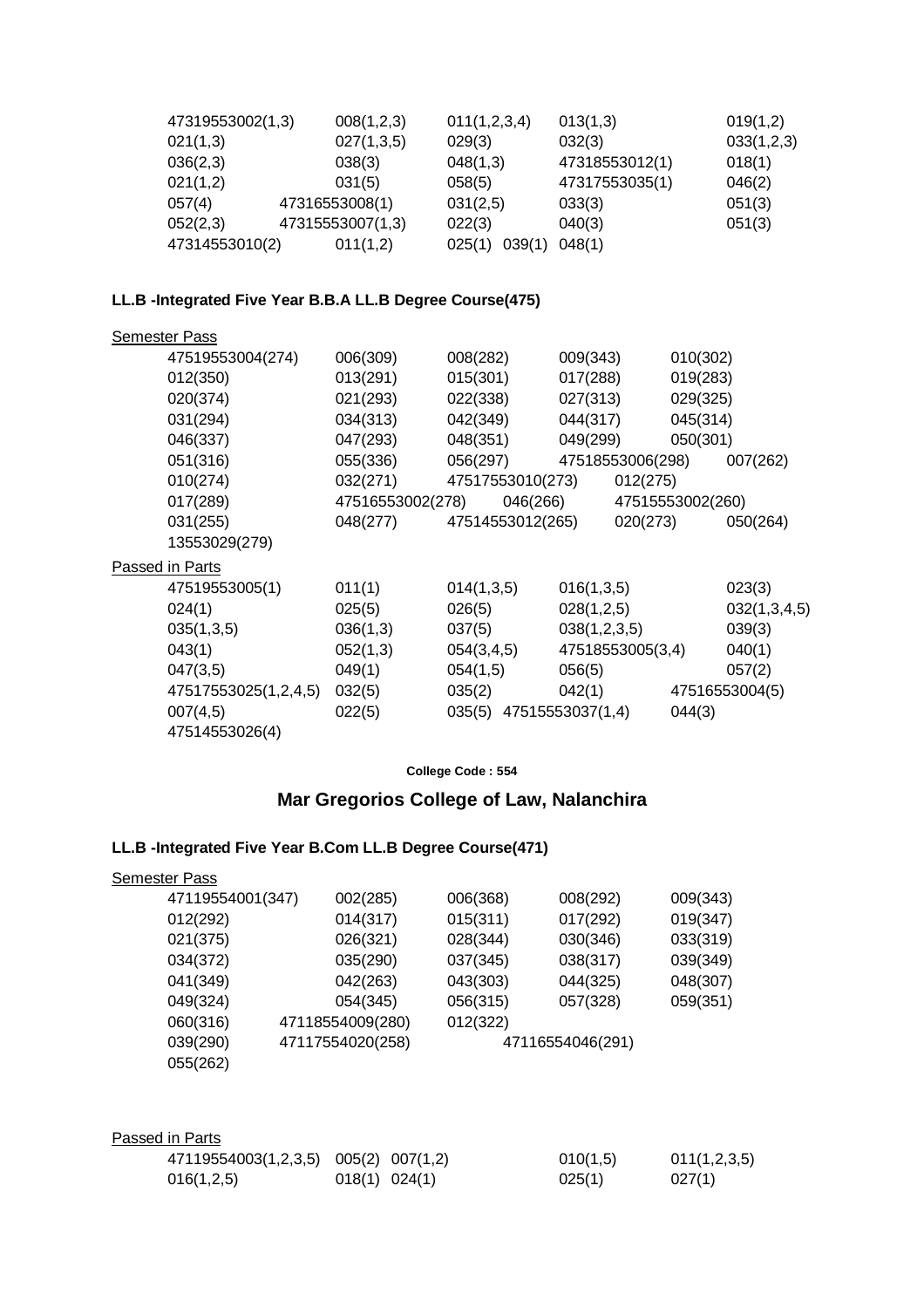| 029(2)     | $032(1)$ $036(1,2,3,4)$ |          | 040(1, 4.5)    | 045(1,3,4) |  |
|------------|-------------------------|----------|----------------|------------|--|
| 046(1,2,3) | 047(1,2)                | 050(1,3) | 051(2,3)       | 052(2)     |  |
| 058(1,2)   | 47117554029(1)          | 044(1,5) | 47116554006(1) | 051(2,4)   |  |
| 057(1,2)   | 47115554025(5)          | 057(2,5) |                |            |  |

## **LL.B -Integrated Five Year B.A., LL.B Degree Course(473)**

**Semester Pass** 

|                 | 47319554001(335) |          | 002(341) |          | 003(324)         |          | 004(313)         |          | 005(335)      |
|-----------------|------------------|----------|----------|----------|------------------|----------|------------------|----------|---------------|
|                 | 010(292)         | 014(280) |          | 015(323) |                  | 021(299) |                  | 022(312) |               |
|                 | 023(325)         | 026(278) |          | 033(288) |                  | 034(280) |                  | 035(285) |               |
|                 | 036(378)         | 038(287) |          | 039(351) |                  | 040(271) |                  | 041(321) |               |
|                 | 044(326)         | 045(313) |          | 047(341) |                  | 048(296) |                  | 050(335) |               |
|                 | 055(354)         | 057(338) |          |          | 47318554014(283) |          | 057(272)         |          | 059(272)      |
|                 | 47317554053(327) |          | 060(259) |          |                  |          | 47315554032(275) |          | 12554056(276) |
| Passed in Parts |                  |          |          |          |                  |          |                  |          |               |

| 47319554006(1,3)    | 007(1,3)                | 008(3,4)   | 009(1,3)        | 011(4)           |
|---------------------|-------------------------|------------|-----------------|------------------|
| 012(3,4)            | 013(1,2,3,4)            | 016(1)     | 017(1,3,5)      | 018(1,3)         |
| 020(1,3,4)          | 025(1,5)                | 027(3)     | 029(2,3,4)      | 030(1)           |
| 031(1,3,4)          | 042(1,3)                | 046(3,5)   | 049(3)          | 051(1,3,4,5)     |
| $052(1)$ $053(4,5)$ | 056(1,2,5)              | 059(1,3,5) | 47318554047(1)  |                  |
| 47317554017(4)      | 019(4)                  | 041(1,3)   | 054(1,3)        | 47316554015(2,3) |
| 47315554002(2,5)    | 018(2) 47314554021(3,5) |            | 13554008(1,2,3) |                  |

## **LL.B -Integrated Five Year B.B.A LL.B Degree Course(475)**

#### **Semester Pass**

| 47519554003(273) |            | 004(347) | 006(332)                  |                  | 008(299) |                  | 014(312)              |
|------------------|------------|----------|---------------------------|------------------|----------|------------------|-----------------------|
| 016(346)         | 019(305)   |          | 020(333)                  | 022(286)         |          | 023(286)         |                       |
| 024(308)         | 027(265)   |          | 029(334)                  | 031(286)         |          | 032(309)         |                       |
| 034(295)         | 035(287)   |          | 036(346)                  | 040(319)         |          | 041(323)         |                       |
| 042(342)         | 045(261)   |          | 049(313)                  | 050(350)         |          | 052(279)         |                       |
| 053(339)         | 055(309)   |          | 057(322)                  | 059(336)         |          |                  |                       |
| 47518554011(297) |            | 029(285) |                           | 47517554035(295) |          | 47516554017(271) |                       |
| 035(267)         |            |          |                           |                  |          |                  |                       |
| Passed in Parts  |            |          |                           |                  |          |                  |                       |
| 47519554001(1)   |            | 005(2)   | 009(2) 010(1)             | 011(3,4)         |          |                  |                       |
| 013(1,5)         | 015(1,3,5) |          | 025(1,3)                  | 026(1,3)         |          | 028(4)           |                       |
| 033(1,4)         | 037(1,5)   |          | $039(1,2,4)$ $043(3,4,5)$ |                  |          | 046(4)           |                       |
| 051(3,5)         | 054(1,2,3) |          | 056(1,3,4,5)              | 058(1,4)         |          | 061(1,4)         |                       |
| 47518554023(4)   |            | 028(4,5) |                           | 47516554037(1)   |          |                  | 041(1) 47515554052(5) |
| 47514554002(1)   |            |          | 004(5) 13554032(5)        |                  |          |                  |                       |
|                  |            |          |                           |                  |          |                  |                       |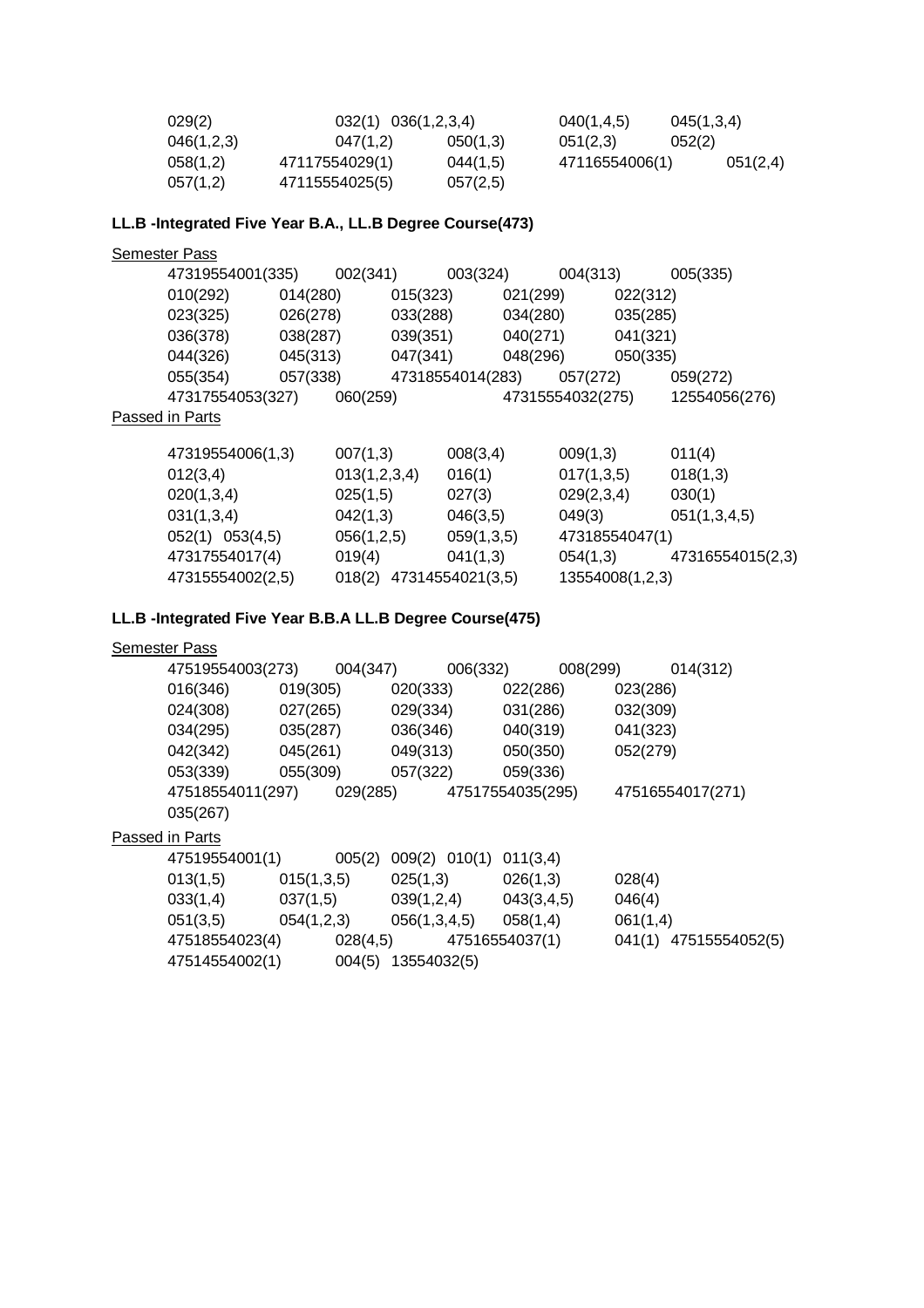#### **College Code : 555**

# **C S I Institute of Legal Studies, Cheruvarakonam**

## **LL.B -Integrated Five Year B.Com LL.B Degree Course(471)**

|     | <b>Semester Pass</b>                                           |  |                   |  |                                             |                         |
|-----|----------------------------------------------------------------|--|-------------------|--|---------------------------------------------|-------------------------|
|     | 47119555001(296) 005(323) 006(304) 014(296) 021(287)           |  |                   |  |                                             |                         |
|     | 022(273) 026(291) 029(307) 030(271) 031(332)                   |  |                   |  |                                             |                         |
|     | 032(348) 039(295) 040(316) 042(315) 044(298)                   |  |                   |  |                                             |                         |
|     | 045(269) 046(271) 053(291) 054(280) 055(262)                   |  |                   |  |                                             |                         |
|     | 056(302) 057(274) 058(347) 47118555001(264) 011(274)           |  |                   |  |                                             |                         |
|     | 016(266) 019(310) 020(276) 021(269)                            |  |                   |  |                                             |                         |
|     |                                                                |  | 033(253) 048(270) |  |                                             |                         |
|     | 058(283) 47117555003(289) 015(293) 025(261)                    |  |                   |  |                                             |                         |
|     | 036(269) 040(259) 041(261) 045(255) 046(266)                   |  |                   |  |                                             |                         |
|     |                                                                |  |                   |  | 47116555014(274) 028(265) 037(272) 045(275) |                         |
|     | Passed in Parts                                                |  |                   |  |                                             |                         |
|     | 47119555003(3) 008(1) 015(1,3,4)                               |  |                   |  | 023(3,4)                                    | 024(1,2,3)              |
|     | $025(3)$ $038(1,5)$ $048(1,2,5)$                               |  |                   |  | 049(1,3,4)                                  | 050(3,5)                |
|     | $052(1)$ 47118555002(1) 004(2)                                 |  |                   |  |                                             | $007(1,3)$ 009(1)       |
|     | $014(1)$ $026(1,2,3)$ $028(2)$                                 |  |                   |  |                                             | $029(1,4,5)$ $034(2,5)$ |
|     | $039(1)$ $040(2)$ $044(1)$ $045(2)$ $046(1,3)$                 |  |                   |  |                                             |                         |
|     | 47117555006(1) 030(2) 033(1,4,5) 47116555032(1) 47115555035(2) |  |                   |  |                                             |                         |
|     | $038(2)$ $042(3,5)$                                            |  |                   |  |                                             |                         |
| RAL |                                                                |  |                   |  |                                             |                         |
|     | 47119555043 47118555053 47116555046                            |  |                   |  |                                             |                         |

## **LL.B -Integrated Five Year B.A., LL.B Degree Course(473)**

| <b>Semester Pass</b> |                                                        |            |                       |                                           |                         |            |
|----------------------|--------------------------------------------------------|------------|-----------------------|-------------------------------------------|-------------------------|------------|
|                      | 47319555001(328) 003(262) 004(285) 012(310) 015(314)   |            |                       |                                           |                         |            |
|                      | $016(331)$ $021(286)$ $026(317)$ $033(277)$ $036(300)$ |            |                       |                                           |                         |            |
|                      | 037(346) 038(284) 039(308) 040(306) 041(281)           |            |                       |                                           |                         |            |
|                      | 042(285) 045(330) 046(296) 049(317) 050(337)           |            |                       |                                           |                         |            |
|                      | 058(290) 059(287) 060(260) 47318555001(278) 047(288)   |            |                       |                                           |                         |            |
|                      | 049(293) 054(294) 47317555009(291) 034(273) 037(290)   |            |                       |                                           |                         |            |
|                      | 041(297) 048(279) 052(266) 47316555022(275) 046(273)   |            |                       |                                           |                         |            |
|                      | 048(277) 47314555035(279)                              |            |                       |                                           |                         |            |
| Passed in Parts      |                                                        |            |                       |                                           |                         |            |
|                      | 47319555002(3)                                         | 005(1,3,5) |                       | $006(1,3)$ 007 $(1,3,4)$                  |                         | 008(1,3,4) |
|                      | 009(3, 4, 5)                                           | 011(2)     |                       | $013(1,2,3)$ $014(1,2,3,4)$               |                         | 017(3)     |
|                      | 018(1,3)                                               |            |                       | $019(2,3)$ $023(5)$ $024(3)$ $025(1,3,5)$ |                         |            |
|                      | 029(2,3,5)                                             |            | $034(1)$ $043(2,3,5)$ | 044(2,3)                                  |                         | 047(1,2,3) |
|                      | $048(1,3,4,5)$ $052(2,3)$                              |            | 053(2)                |                                           | 054(3)                  | 056(1)     |
|                      | 47318555004(3)  012(2,3,5)  022(4,5)  027(2,5)         |            |                       |                                           |                         | 031(2)     |
|                      | 034(4)                                                 |            |                       | $038(4)$ 060(1,5) 47317555001(5)          |                         | 002(5)     |
|                      | 006(3) 012(2,3) 020(3,5) 032(3) 045(3)                 |            |                       |                                           |                         |            |
|                      | 051(2) 47316555012(1,3) 033(2,3)                       |            |                       |                                           | $039(4,5)$ $040(3,4,5)$ |            |
|                      | $043(3,5)$ 47315555001(5) 037(1,3,4) 041(3) 042(3)     |            |                       |                                           |                         |            |
|                      | 13555035(1)                                            |            |                       |                                           |                         |            |
|                      | Result of the following candidates are withheld        |            |                       |                                           |                         |            |

47319555020